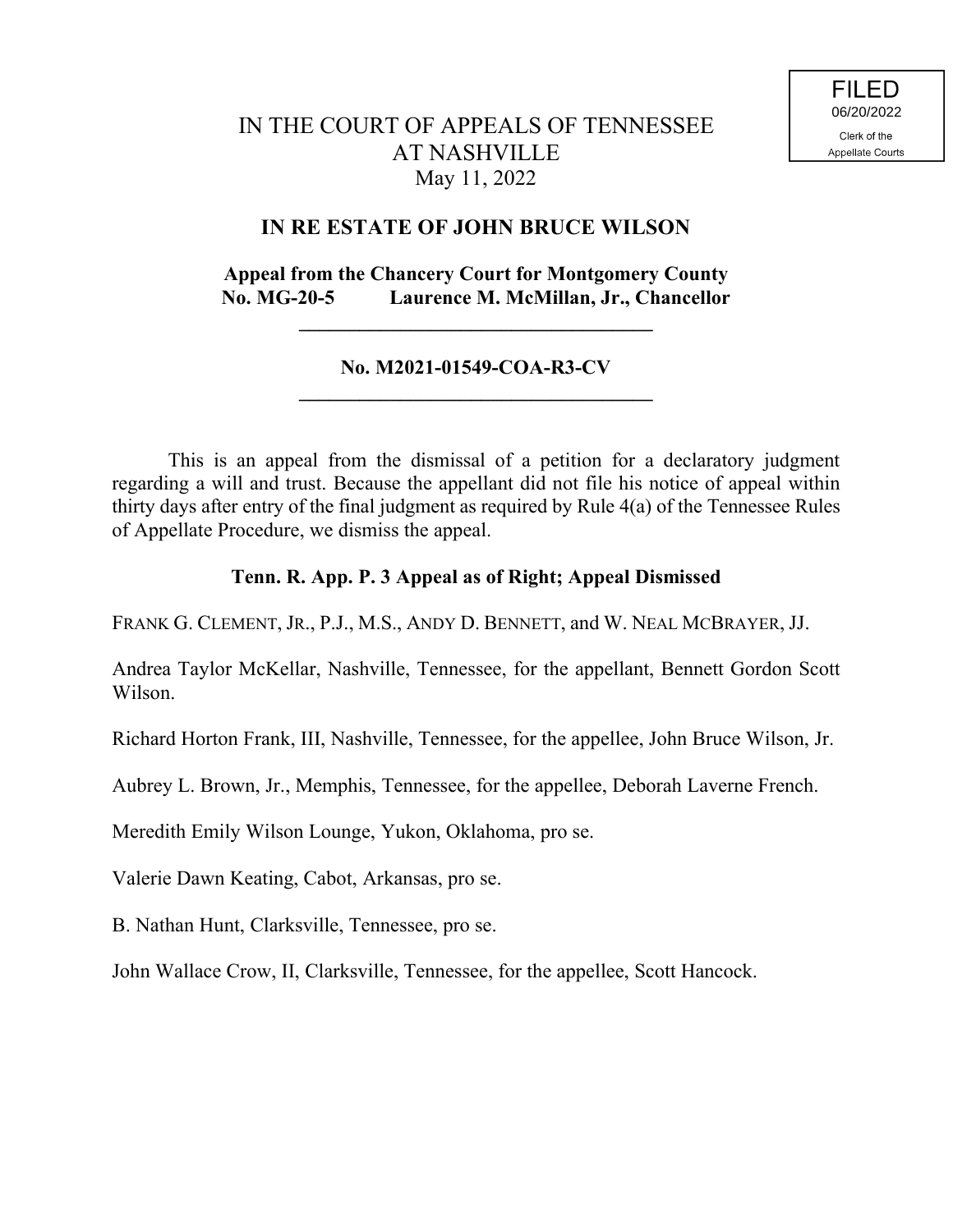#### **MEMORANDUM OPINION<sup>1</sup>**

On August 13, 2020, Bennett Gordon Scott Wilson filed a petition seeking a declaratory judgment concerning his father's will and trust. Defendant Deborah Laverne French filed a motion to dismiss the petition based, in part, on res judicata. Mr. Wilson subsequently filed a motion for the issuance of alias summons or, in the alternative, to consolidate the case with a related estate case.

The trial court heard both motions on October 29, 2021. Following the hearing, both sides submitted proposed orders. On November 17, 2021, the trial court entered an order prepared by Mr. Wilson's attorney granting the motion to dismiss on the grounds of res judicata and denying the motion for the issuance of alias summons or to consolidate as moot. On December 1, 2021, the trial court entered an order prepared by Ms. French's attorney again denying the motion for the issuance of alias summonses or to consolidate as moot. On December 3, 2021, the trial court entered an order prepared by Ms. French's attorney again granting the motion to dismiss on the grounds of res judicata. Mr. Wilson filed his notice of appeal on December 30, 2021.

Tennessee Rule of Appellate Procedure 4(a) requires that a notice of appeal be filed within thirty (30) days after entry of the final judgment. Mr. Wilson filed his notice of appeal within thirty days of the December 1, 2021 order and the December 3, 2021 order, but not the November 17, 2021 order. Thus, we must first determine which order is the final judgment for the purposes of Rule 4(a).

The November 17, 2021 order dismissed the case in its entirety. The order resolved all of the claims between the parties and was thus a final, appealable judgment. *In re Estate of Henderson*, 121 S.W.3d 643, 645 (Tenn. 2003). The orders entered on December 1, 2021, and December 3, 2021, grant the same relief as the November 17, 2021 judgment. Where consecutive final judgments are entered granting the same relief, the time for filing a notice of appeal runs from the entry of the first judgment. "[A] subsequent entry of judgment operates as the final judgment only if the subsequent judgment affects the parties' substantive rights or obligations settled by the first judgment." *Ball v. McDowell*, 288 S. W. 3d 833, 838 (Tenn. 2009). The December 1, 2021 order and the December 3, 2021 order grant the exact same relief as the November 17, 2021 judgment. They do not "affect the parties' substantive rights or obligations settled by the first

 $\overline{a}$ 

<sup>&</sup>lt;sup>1</sup>Tenn. R. Ct. App. 10 states:

This court, with the concurrence of all judges participating in the case, may affirm, reverse or modify the actions of the trial court by memorandum opinion when a formal opinion would have no precedential value. When a case is decided by memorandum opinion it shall be designated "MEMORANDUM OPINION," shall not be published, and shall not be cited or relied on for any reason in any unrelated case.